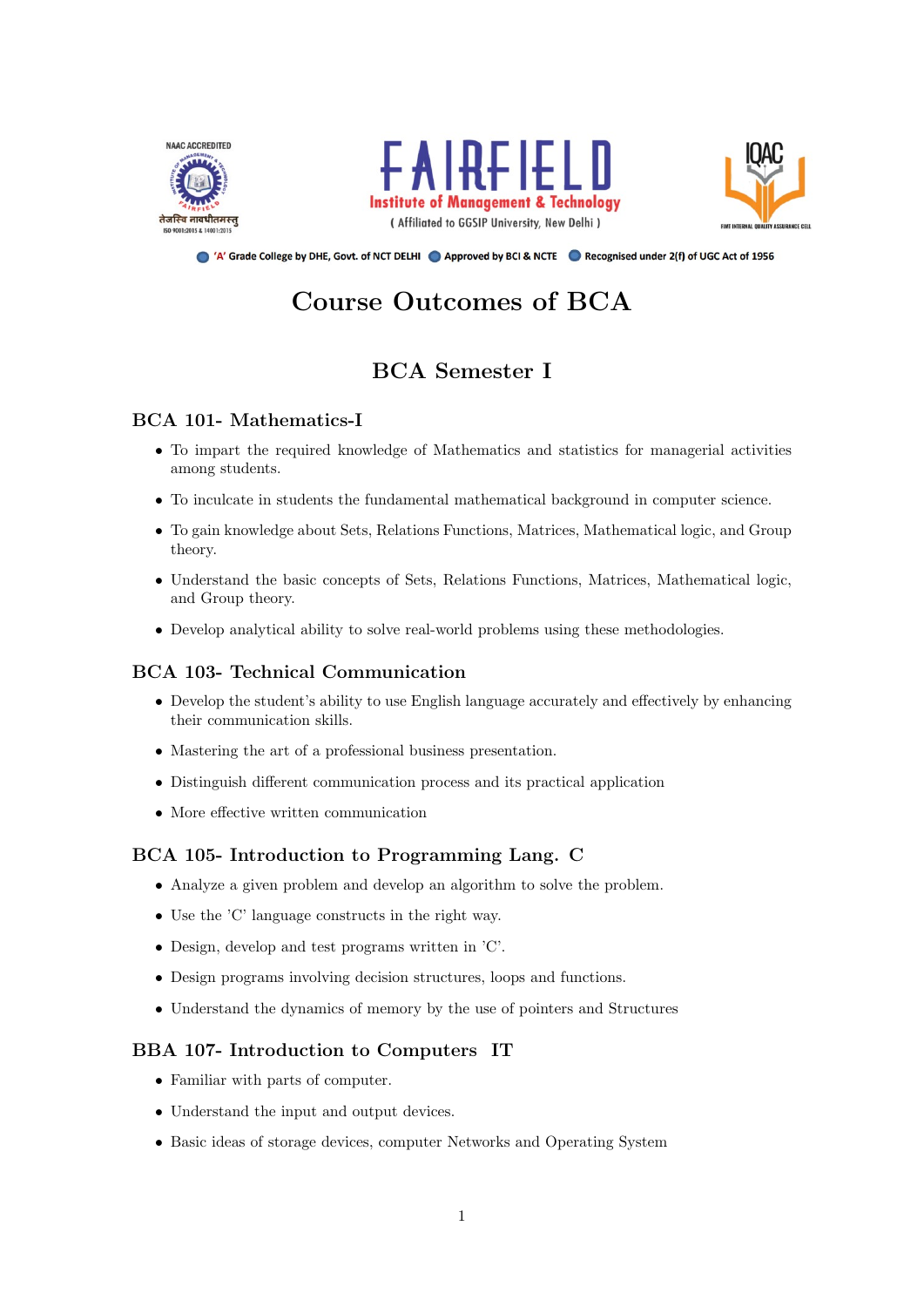### BCA 109- Physics

- To get the knowledge about the basic laws of nature such as motion, work, power and energy.
- To study the electrostatics, semiconductors and devices.

# BCA Semester II

# BCA 102- Mathematics-II

- To understand the basics concepts of Discrete Mathematical Structures.
- To get the Knowledge about sets, relations and functions.
- To study the basics of lattices and graphs.
- To get familiar with propositional logic.

### BCA 104 - Principles of Management

- To Provide Fundamental knowledge and exposure to Theories and Concept in the Field of Management.
- To develop the knowledge of business and management principles.
- To learn decision thinking and problem skills.
- To teach a sense of responsibility and a capacity for business management.
- To Explain the financial concepts used in making business decision.

### BCA 106- Digital Electronics

- To introduce the fundamentals of computers
- To introduce basic postulates of Boolean algebra and shows the correlation between Boolean expressions
- To outline the formal procedures for the analysis and design of combinational circuits and sequential circuits
- To introduce the concept of computer memories

### BCA 108- Data Structure Using C

- To be able to practically implement the data structures like stack, queue, array etc.
- To understand and implement different searching and sorting.
- Understand the need for Data Structures when building Applications.
- Able to walk through insert and delete for different data techniques.
- Improve programming skills.

### BCA 110- Database Management System

- Understand the use of structured query language and its syntax, transactions, database recovery and techniques for query optimization.
- Acquire a good understanding of database systems concepts and to be in a position to use and design databases for different applications.
- Gain a good understanding of the architecture and functioning of database management systems as well as associated tools and techniques, principles of data modeling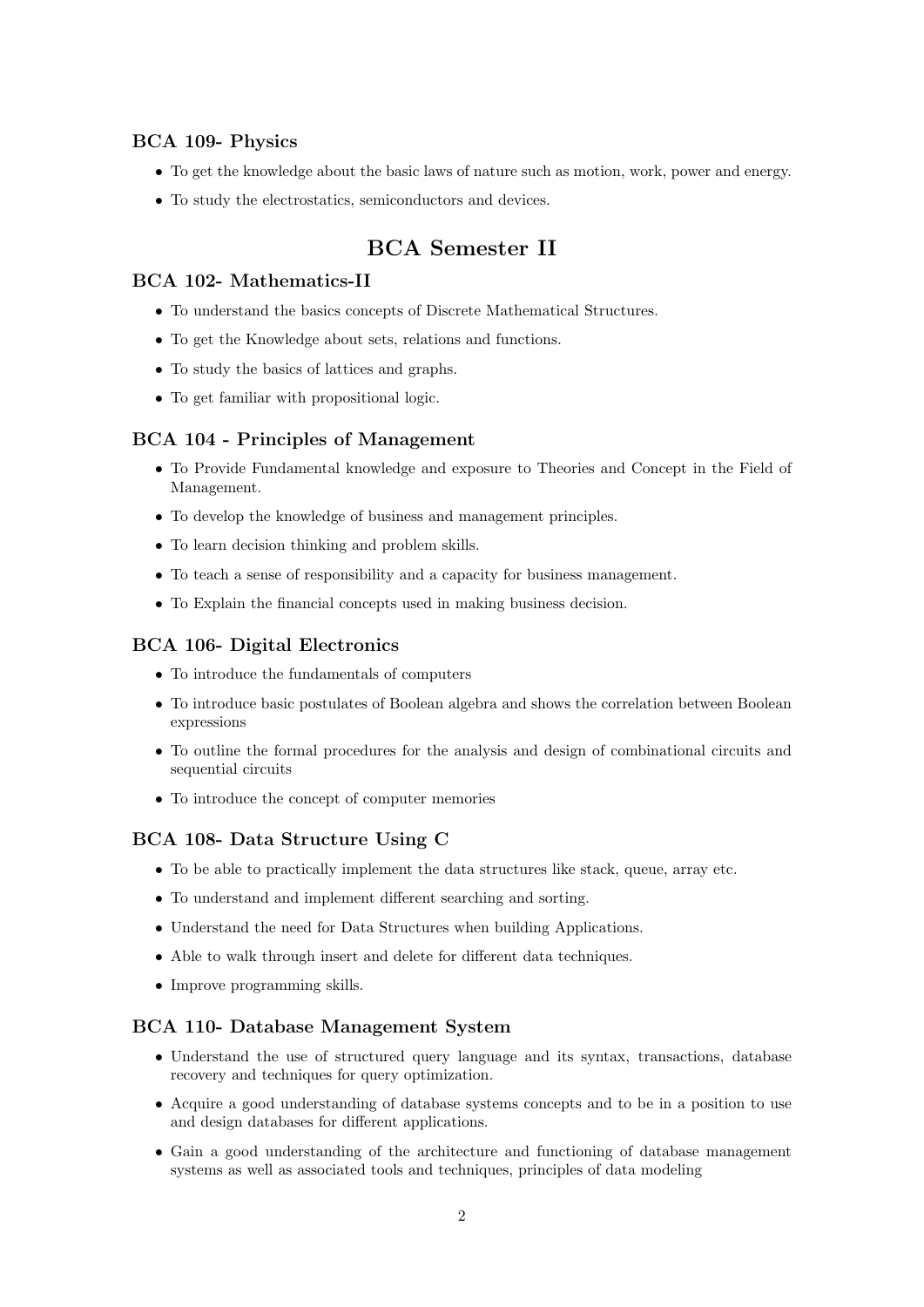# BCA Semester III

### BCA 201- Mathematics-III

- To Understand the use of the basic data structures along with their applications.
- To get the knowledge about the important mathematical concepts their application.
- Evaluate the probabilities and conditional probabilities.
- Construct point estimators using the method of maximum likelihood

### BCA 203- Computer Architecture

- To enable the students to learn the basic functions, principles and concepts of Computer Architecture.
- To learn the fundamental aspects of Computer Architecture and design.
- To focus on processor design, control unit design techniques.
- Understood Computer Architecture.
- Understood processor design, control unit design

### BCA 205- Front End Design Tool VB.Net

- To understand Object Oriented and Object based programming paradigm in event based programming environment.
- To get the Knowledge about different Object Oriented Features.
- To understand disconnected architecture of .Net.

### BCA 207- Principles of Accounting

- To understand the basics of accounting and its application in general business environment.
- To get the Knowledge about the important concepts and characteristics of accounting.
- To study the application of accounting in the general business environment.

#### BCA 209- Object Oriented Programming using C++

- Understand fundamental constructs of OOP.
- Get the knowledge of different forms of OOP Implementation.
- To demonstrate the differences between traditional imperative design and object- oriented design.
- To understand the role of inheritance, polymorphism, dynamic binding and generic structures in building reusable code.

# BCA Semester IV

#### BCA 202- Mathematics-IV

- To understand the basics concepts of probability and numerical analysis.
- To get the Knowledge about mathematical probability.
- To get familiar with various numerical techniques.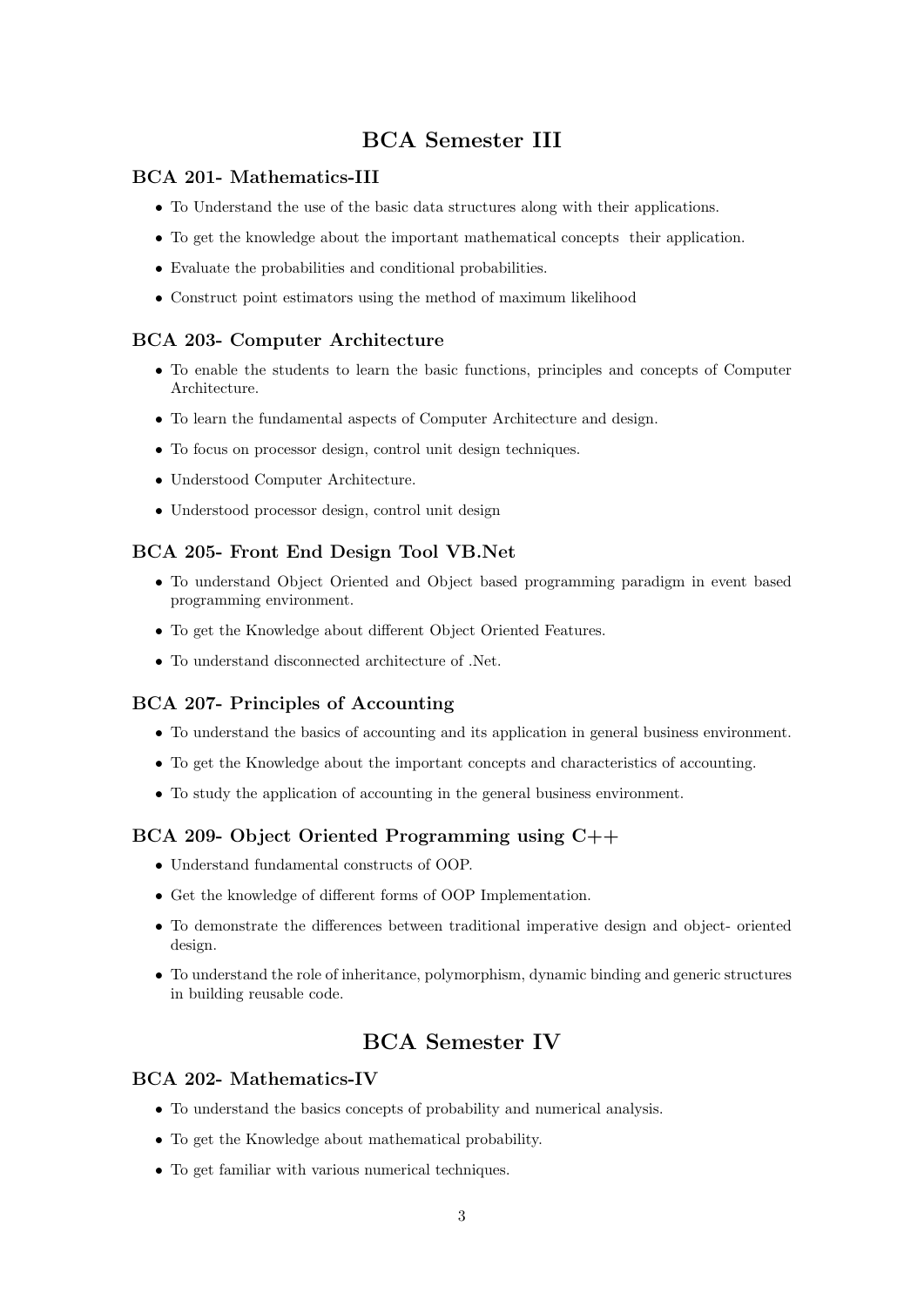### BCA 204- Web Technologies

- Understand, analyze and create web pages using HTML, DHTML and Cascading Styles Sheets.
- Understand, analyze and build dynamic web pages using JavaScript and VB Script (client side programming).
- Understand, analyze and build interactive web applications.
- Understand, analyze and create XML documents and XML Schema.

### BCA 206- Java Programming

- Understand the principles and practice of object oriented analysis and design in the construction of robust, maintainable programs which satisfy their requirements;
- Implement, compile, test and run Java programs comprising more than one class, to address a particular software problem.
- Understand the concept of package, interface, multithreading and File handling in java.

### BCA 208- Software Engineering

- Select and implement different software development process models.
- Define the basic concepts and importance of Software project management concepts like cost estimation, scheduling and reviewing the progress.
- Apply different testing and debugging techniques and analyzing their effectiveness.
- Extract and analyze software requirements specifications for different projects.

### BCA 210- Computer Networks

- Explain the role of protocols in networking and to analyze the services and features of the various layers in the protocol stack.
- Understand design issues in Network Security and to understand security threats, security services and mechanisms to counter.
- Familiar with basic devices like repeaters, bridges, gateways and quality of service

# BCA Semester V

#### BCA 301- Operating System

- Learn different types of operating systems along with concept of file systems and CPU scheduling algorithms used in operating system.
- Provide students knowledge of memory management and deadlock handling algorithms.
- Implement various algorithms required for management, scheduling, allocation and communication used in Operating System

### BCA 303- Computer Graphics

- Provide comprehensive introduction about computer graphics system.
- Design algorithms to generate the basic primitives.
- Familiar with techniques of clipping, three dimensional graphics and three dimensional transformations.
- Familiar with animations